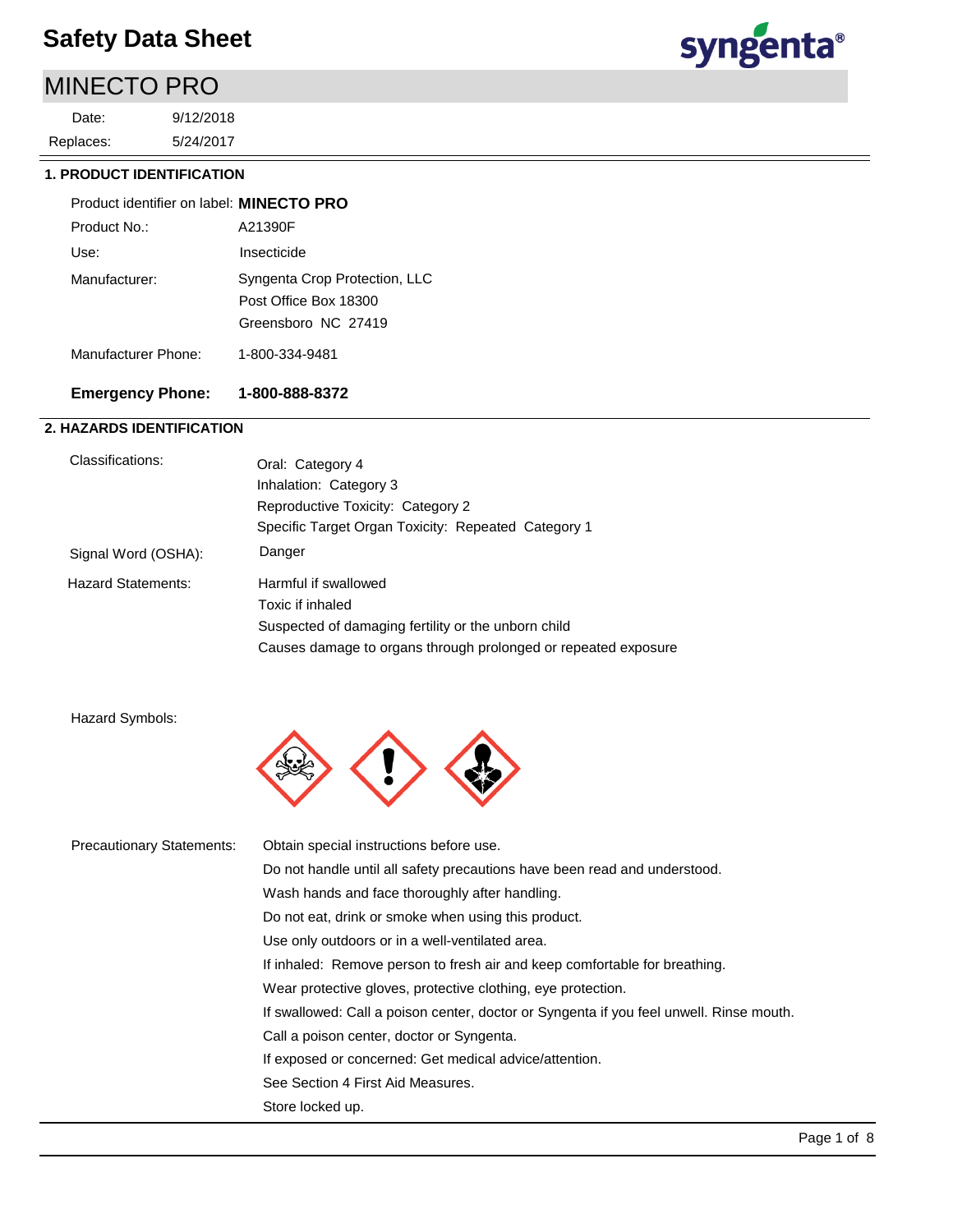MINIFOTO PRO

# syngenta®

| MINEUTO PRO |                          |                                                                         |
|-------------|--------------------------|-------------------------------------------------------------------------|
| Date:       | 9/12/2018                |                                                                         |
| Replaces:   | 5/24/2017                |                                                                         |
|             |                          | Dispose of contents and container in accordance with local regulations. |
|             |                          | Do not breathe mist, vapors, spray.                                     |
|             |                          | Get medical advice if you feel unwell.                                  |
|             | Other Hazard Statements: | None                                                                    |

### **3. COMPOSITION/INFORMATION ON INGREDIENTS**

| <b>Chemical Name</b>                                                                                                        | Common Name       | <b>CAS Number</b>   | Concentration |
|-----------------------------------------------------------------------------------------------------------------------------|-------------------|---------------------|---------------|
| 1,2-Propanediol                                                                                                             | Propylene Glycol  | $57 - 55 - 6$       | < 10%         |
| Other ingredients                                                                                                           | Other ingredients | <b>Trade Secret</b> | >74.62%       |
| Abamectin                                                                                                                   | Abamectin         | 71751-41-2          | 2.68%         |
| 3-bromo-1-(3-chloro-2-pyridinyl)-N-[4-<br>cyano-2-methyl-6-<br>[(methylamino)carbonyl]phenyl]-1H-<br>pyrazole-5-carboxamide | Cyantraniliprole  | 736994-63-1         | 12.70%        |

Ingredients not precisely identified are proprietary or non-hazardous. Values are not product specifications.

### **4. FIRST AID MEASURES**

Have the product container, label or Safety Data Sheet with you when calling Syngenta (800-888-8372), a poison control center or doctor, or going for treatment.

- If swallowed: Call Syngenta (800-888-8372), a poison control center or doctor immediately for treatment advice. Do not give any liquid to the person. Do not induce vomiting unless told to do so after calling 800-888- 8372 or by a poison control center or doctor. Do not give anything by mouth to an unconscious person. Ingestion:
- If in eyes: Hold eye open and rinse slowly and gently with water for 15-20 minutes. Remove contact lenses, if present, after 5 minutes, then continue rinsing eye. Call Syngenta (800-888-8372), a poison control center or doctor for treatment advice. Eye Contact:
- If on skin or clothing: Take off contaminated clothing. Rinse skin immediately with plenty of water for 15-20 minutes. Call Syngenta (800-888-8372), a poison control center or doctor for treatment advice. Skin Contact:
- If inhaled: Move person to fresh air. If person is not breathing, call 911 or an ambulance, then give artificial respiration, preferably mouth-to-mouth if possible. Call Syngenta (800-888-8372), a poison control center or doctor for further treatment advice. Inhalation:

#### Most important symptoms/effects:

Not Applicable

Indication of immediate medical attention and special treatment needed:

There is no specific antidote if this product is ingested.

Treat symptomatically.

### **5. FIRE FIGHTING MEASURES**

Suitable (and unsuitable) extinguishing media:

Use dry chemical, foam or CO2 extinguishing media. If water is used to fight fire, dike and collect runoff.

Specific Hazards:

None known.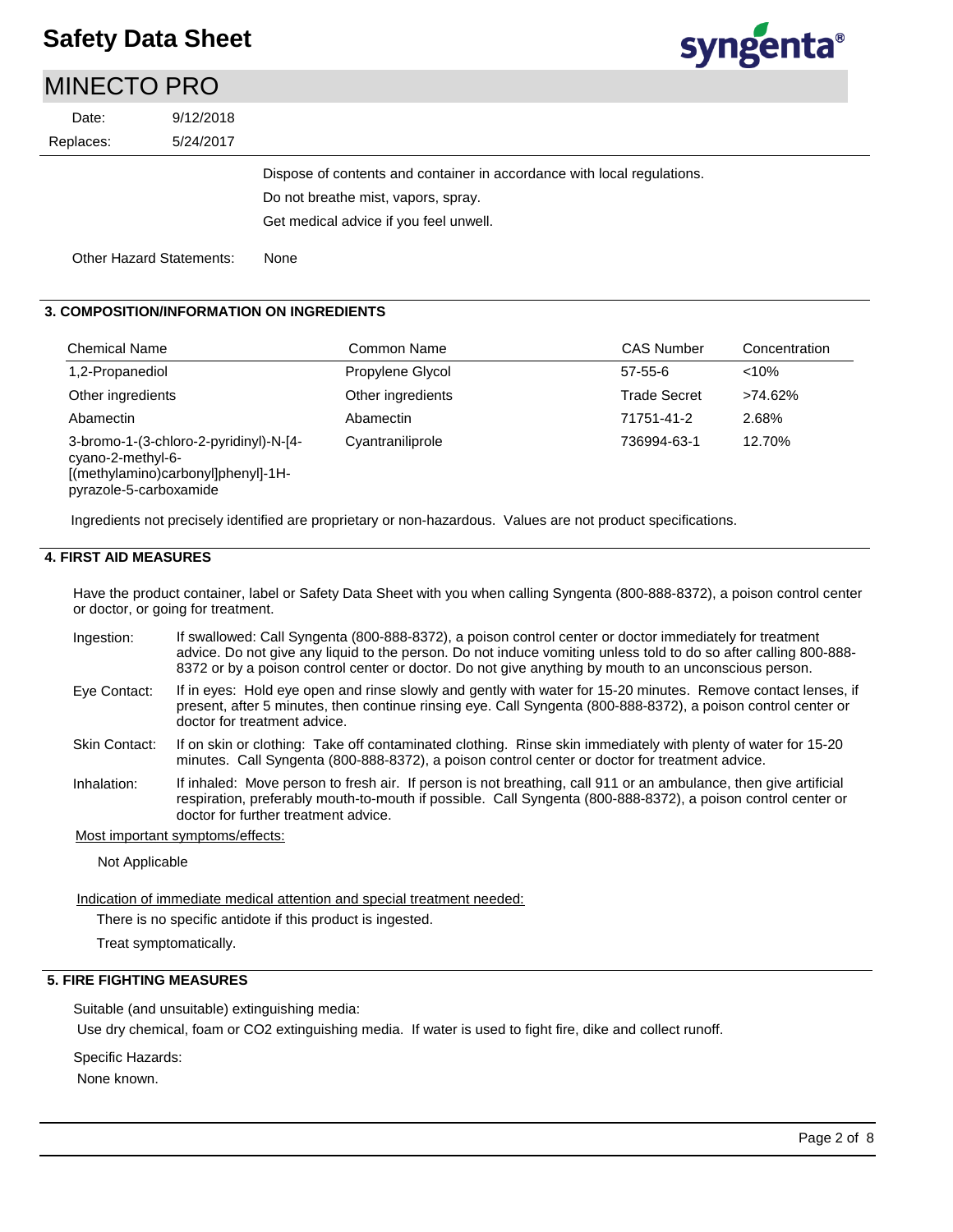## MINECTO PRO

5/24/2017 9/12/2018 Replaces: Date:



Special protective equipment and precautions for firefighters:

Wear full protective clothing and self-contained breathing apparatus. Evacuate nonessential personnel from the area to prevent human exposure to fire, smoke, fumes or products of combustion.

### **6. ACCIDENTAL RELEASE MEASURES**

Personal precautions, protective equipment, and emergency procedures:

Follow exposure controls/personal protection outlined in Section 8.

Methods and materials for containment and cleaning up:

Control the spill at its source. Contain the spill to prevent from spreading or contaminating soil or from entering sewage and drainage systems or any body of water. Clean up spills immediately, observing precautions outlined in Section 8. Cover entire spill with absorbing material and place into compatible disposal container. Scrub area with hard water detergent (e.g. commercial products such as Tide, Joy, Spic and Span). Pick up wash liquid with additional absorbent and place into compatible disposal container. Once all material is cleaned up and placed in a disposal container, seal container and arrange for disposition.

### **7. HANDLING AND STORAGE**

Precautions for safe handling:

Store the material in a well-ventilated, secure area out of reach of children and domestic animals. Do not store food, beverages or tobacco products in the storage area. Prevent eating, drinking, tobacco use, and cosmetic application in areas where there is a potential for exposure to the material. Wash thoroughly with soap and water after handling.

Conditions for safe storage, including any incompatibilities:

Store locked up.

### **8. EXPOSURE CONTROLS/PERSONAL PROTECTION**

### **THE FOLLOWING RECOMMENDATIONS FOR EXPOSURE CONTROLS/PERSONAL PROTECTION ARE INTENDED FOR THE MANUFACTURE, FORMULATION AND PACKAGING OF THIS PRODUCT.**

### **FOR COMMERCIAL APPLICATIONS AND/OR ON-FARM APPLICATIONS CONSULT THE PRODUCT LABEL.**

Occupational Exposure Limits:

| <b>Chemical Name</b> | <b>OSHA PEL</b> | <b>ACGIH TLV</b> | Other                        | Source         |
|----------------------|-----------------|------------------|------------------------------|----------------|
| Propylene Glycol     | Not Established | Not Established  | 10 mg/m <sup>3</sup> TWA     | AIHA           |
| Other ingredients    | Not Established | Not Established  | Not Established              | Not Applicable |
| Abamectin            | Not Established | Not Established  | $0.02$ mg/m <sup>3</sup> TWA | Syngenta       |
| Cyantraniliprole     | Not Established | Not Established  | 5 mg/m <sup>3</sup> TWA      | Syngenta       |

### Appropriate engineering controls:

Use effective engineering controls to comply with occupational exposure limits (if applicable).

### Individual protection measures:

#### Ingestion:

Prevent eating, drinking, tobacco usage and cosmetic application in areas where there is a potential for exposure to the material. Wash thoroughly with soap and water after handling.

### Eye Contact:

Where eye contact is likely, use splash-proof chemical goggles. Facilities storing or utilizing this material should be equipped with an eyewash facility and a safety shower.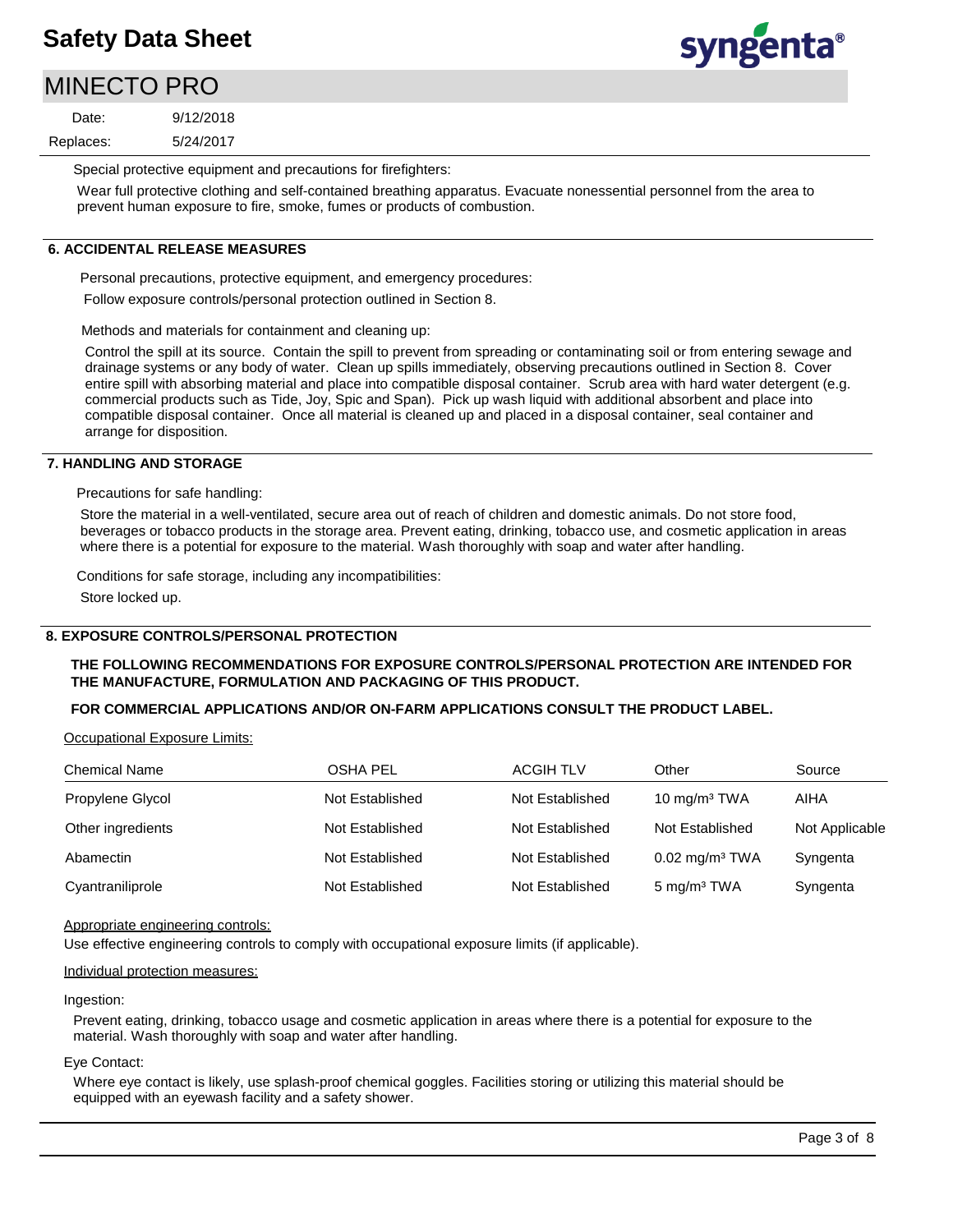## syngenta®

| <b>MINECTO PRO</b> |           |  |
|--------------------|-----------|--|
| Date:              | 9/12/2018 |  |

Skin Contact:

Replaces:

Where contact is likely, wear chemical-resistant (such as nitrile or butyl) gloves, coveralls, socks and chemical-resistant footwear.

Inhalation:

A combination particulate/organic vapor respirator should be used until effective engineering controls are installed to comply with occupational exposure limits, or until exposure limits are established. Use a NIOSH approved respirator with an organic vapor (OV) cartridge or canister with any R, P or HE filter.

Use a self-contained breathing apparatus in cases of emergency spills, when exposure levels are unknown, or under any circumstances where air-purifying respirators may not provide adequate protection.

### **9. PHYSICAL AND CHEMICAL PROPERTIES**

5/24/2017

| Appearance: White to off-white opague liquid                     |
|------------------------------------------------------------------|
| Odor: Not determined                                             |
| Odor Threshold: Not Available                                    |
| pH: 4.0                                                          |
| Melting point/freezing point: Not Available                      |
| Initial boiling point and boiling range: Not Available           |
| Flash Point (Test Method):<br>Not Available                      |
| Flammable Limits (% in Air): Not Available                       |
| Not Available<br>Flammability:                                   |
| 7.5 x 10(-8) mmHg @ 77°F (25°C)<br>Vapor Pressure: Abamectin     |
| Cyantraniliprole<br>$3.85 \times 10(-5)$ mmHg                    |
| Vapor Density: Not Available                                     |
| Relative Density: 1.06 g/ml                                      |
| Solubility (ies): Abamectin<br>$0.007 - 0.01$ mg/l @ 68°F (20°C) |
| $0.014$ g/l @ 68°F (20°C)<br>Cyantraniliprole                    |
| Partition coefficient: n-octanol/water: Not Available            |
| Autoignition Temperature: Not Available                          |
| Decomposition Temperature: Not Available                         |
| Viscosity: 500                                                   |
| Other: None                                                      |

### **10. STABILITY AND REACTIVITY**

Incompatible materials: Possibility of hazardous reactions: Will not occur. Chemical stability: Stable under normal use and storage conditions. Hazardous Decomposition Products: Not Available Reactivity: Not reactive. Conditions to Avoid: None known. None known.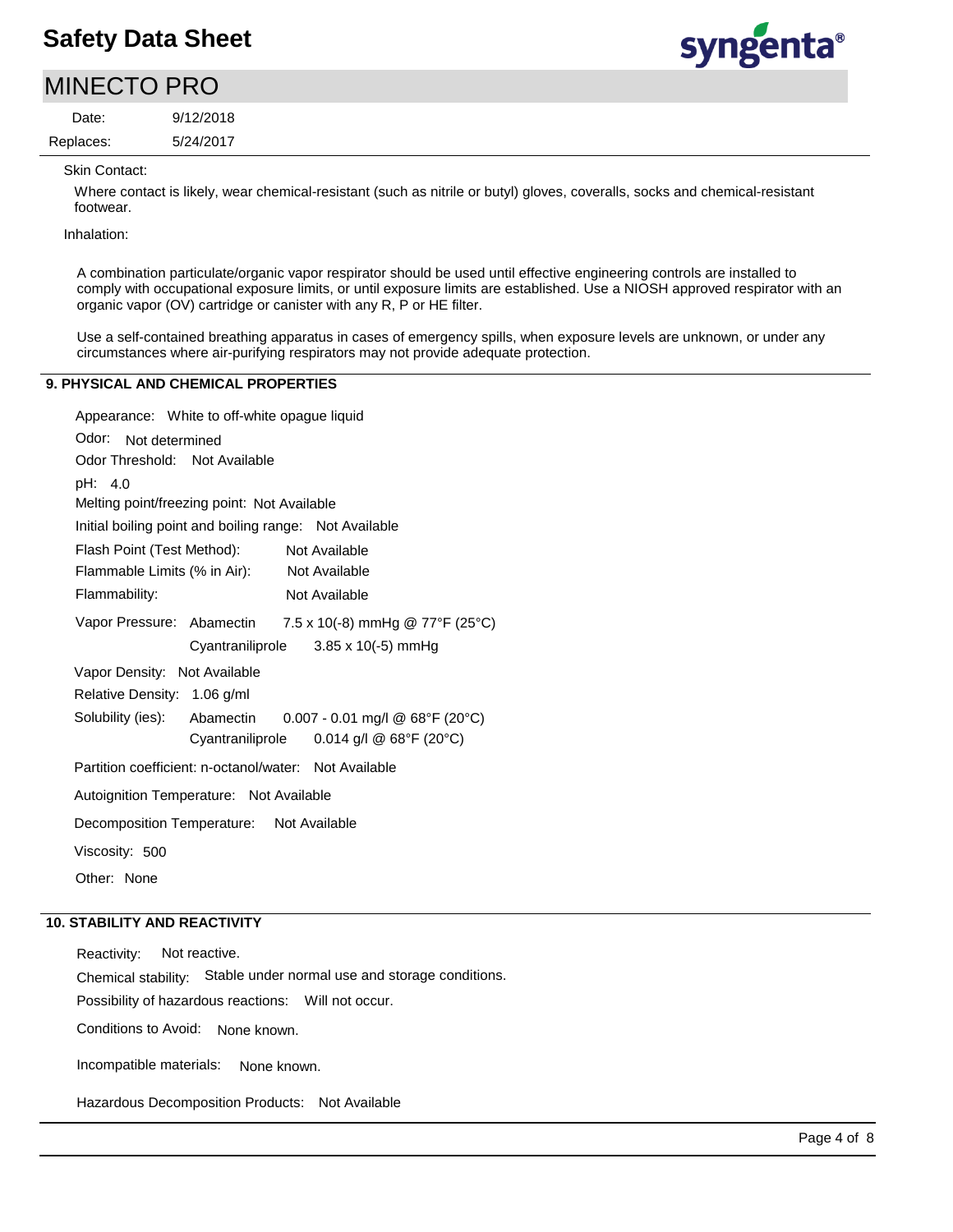### MINECTO PRO

5/24/2017 9/12/2018 Replaces: Date:

syngenta®

### **11. TOXICOLOGICAL INFORMATION**

#### Health effects information

Likely routes of exposure: Dermal, Inhalation

Symptoms of exposure: Not Applicable

Delayed, immediate and chronic effects of exposure: Developmental toxicity

Numerical measures of toxicity (acute toxicity/irritation studies (finished product))

| Ingestion:                 | Oral (LD50 Female Rat):           | 451.1 mg/kg body weight  |
|----------------------------|-----------------------------------|--------------------------|
| Dermal:                    | Dermal (LD50 Rat):                | > 2000 mg/kg body weight |
| Inhalation:                | Inhalation (LC50 Rat):            | $> 0.54$ mg/l            |
| Eye Contact:               | Minimally Irritating              |                          |
| Skin Contact:              | Non-Irritating                    |                          |
| <b>Skin Sensitization:</b> | Not considered a skin sensitizer. |                          |
|                            |                                   |                          |

### Reproductive/Developmental Effects

Abamectin: Experiments have shown reproductive toxicity effects on laboratory animals.

Cyantraniliprole: Animal testing showed no reproductive toxicity.

Animal testing showed effects on embryo-fetal development at levels equal to or above those causing maternal toxicity.

### Chronic/Subchronic Toxicity Studies

Abamectin: Central nervous system effects in chronic/subchronic animal tests.

Cyantraniliprole: The following effects occurred at levels of exposure that significantly exceed those expected under labeled usage conditions.

Oral Rat 28 - 90 d. Thyroid effects. Organ weight changes. No effect to neurotoxicity.

Oral Mouse 90 d. No toxicologically significant effects were found.

Oral Dog 90 d. Altered blood chemistry. Liver effects.

Oral Multiple species. No toxicologically significant effects were found.

Dermal Rat 28 d. No toxicologically significant effects were found.

### **Carcinogenicity**

Abamectin: Did not show carcinogenic effects in animal experiments.

Cyantraniliprole: Animal testing did not show any carcinogenic effects.

Evidence suggests this substance does not cause genetic damage in animals.

Evidence suggests this substance does not cause genetic damage in cultured mammalian cells.

Evidence suggests this substance does not cause genetic damage in cultured bacterial cells.

| <b>Chemical Name</b>                                                                                                       | NTP/IARC/OSHA Carcinogen |
|----------------------------------------------------------------------------------------------------------------------------|--------------------------|
| 1,2-Propanediol                                                                                                            | No                       |
| Other ingredients                                                                                                          | No                       |
| Abamectin                                                                                                                  | No                       |
| 3-bromo-1-(3-chloro-2-pyridinyl)-N-[4-cyano-2- No<br>methyl-6-[(methylamino)carbonyl]phenyl]-1H-<br>pyrazole-5-carboxamide |                          |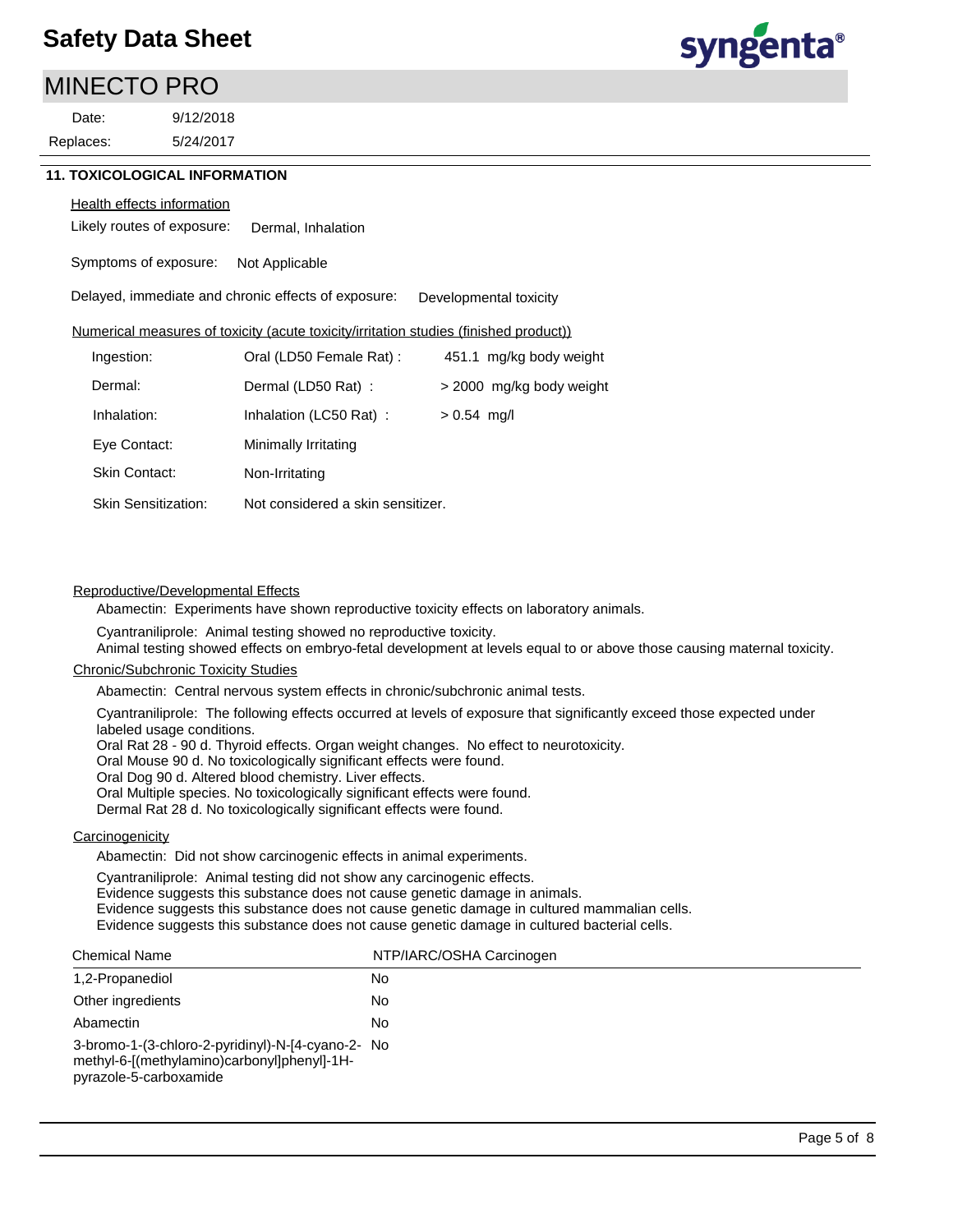### MINECTO PRO

Date:

### 9/12/2018

5/24/2017 Replaces:

> **Other Toxicity Information** Not Available

Toxicity of Other Components

Other ingredients

Not Established

#### Propylene Glycol

Reported to cause central nervous system depression (anesthesia, dizziness, confusion), headache and nausea. Also, eye irritation may occur with lacrimation but no residual discomfort or injury. Prolonged contact to skin may cause mild to moderate irritation and possible allergic reactions. Chronic dietary exposure caused kidney and liver injury in experimental animals.

### **Target Organs**

| Active Ingredients |                       |
|--------------------|-----------------------|
| Abamectin:         | Skin, eye, CNS        |
| Cyantraniliprole:  | Thyroid, blood, liver |
| Inert Ingredients  |                       |
| Other ingredients: | Not Established       |
| Propylene Glycol:  | CNS, kidney, liver    |

### **12. ECOLOGICAL INFORMATION**

Eco-Acute Toxicity

Abamectin:

Fish (Rainbow Trout) 96-hour LC50 3.6 ppb Bird (Bobwhite Quail) LD50 Oral > 2000 mg/kg

Invertebrate (Water Flea) 48-hour EC50 0.34 ppb

Green Algae 9-day EC50 > 100 ppm

Bee (Contact) 48-hour LD50 0.41 ug/bee

Cyantraniliprole:

### Environmental Fate

#### Abamectin:

The information presented here is for the active ingredient, abamectin.

Low bioaccumulation potential. Not persistent in soil. Stable in water. Low mobility in soil. Mixes in water (after 24 h). Cyantraniliprole:

The information presented here is for the active ingredient, Cyantraniliprole

Product is not readily biodegradable.

Product is not considered to be persistent, bioaccumulating or toxic (PBT). Not considered to be very persistent or very bioaccumulating (vPvB).

### **13. DISPOSAL CONSIDERATIONS**

### Disposal:

Do not reuse product containers. Dispose of product containers, waste containers, and residues according to local, state, and federal health and environmental regulations.

Characteristic Waste: Not Applicable

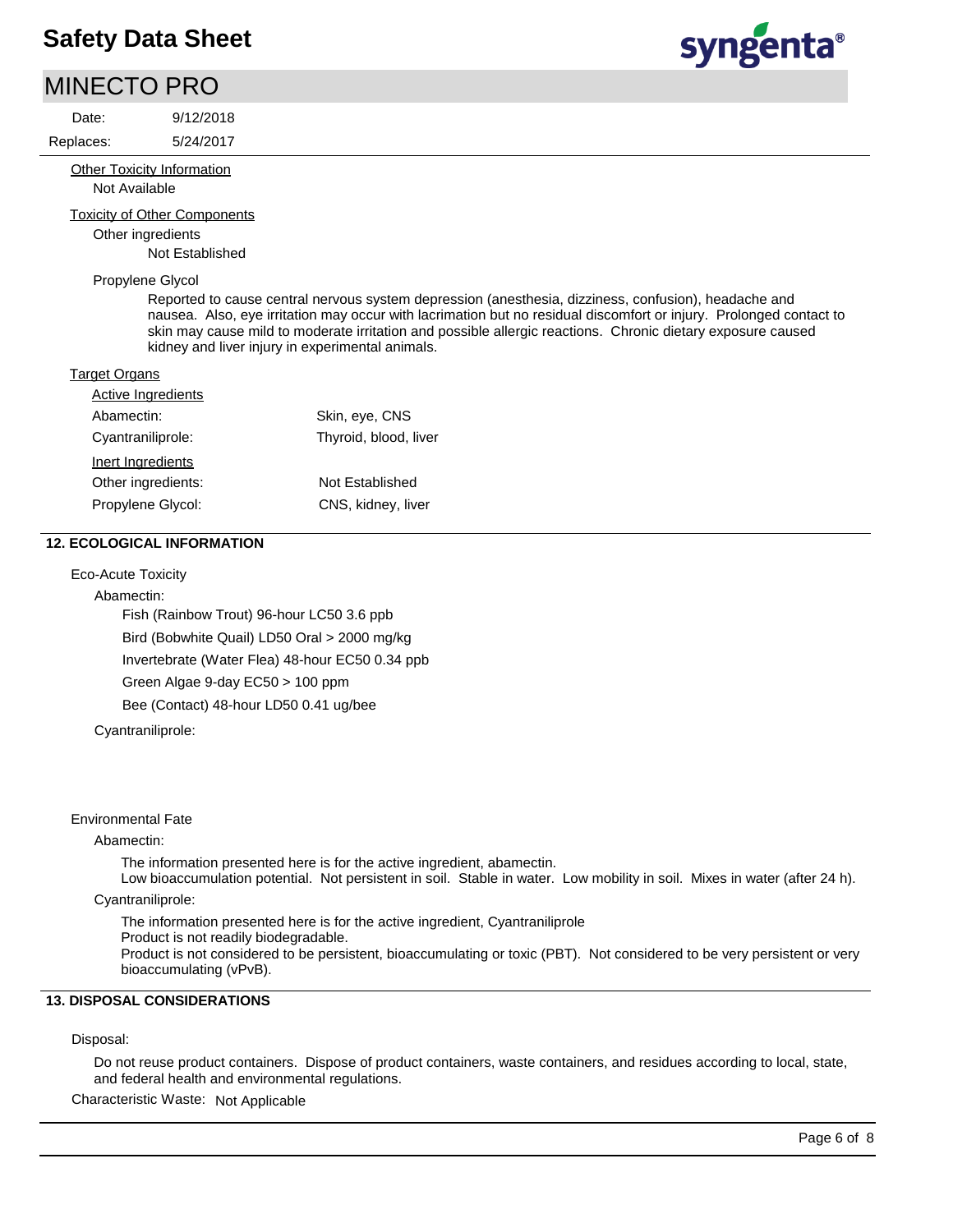### MINECTO PRO

5/24/2017 9/12/2018 Replaces: Date:

Listed Waste: Not Applicable

### **14. TRANSPORT INFORMATION**

DOT Classification

Ground Transport - NAFTA Not regulated

**Comments** 

Water Transport - International Proper Shipping Name: Environmentally Hazardous Substance, Liquid, N.O.S. (Abamectin), Marine Pollutant Hazard Class: Class 9 Identification Number: UN 3082 Packing Group: PG III IMDG EMS #: F-A, S-F

Air Transport Proper Shipping Name: Environmentally Hazardous Substance, Liquid, N.O.S. (Abamectin) Hazard Class: Class 9 Identification Number: UN 3082 Packing Group: PG III

### **15. REGULATORY INFORMATION**

#### Pesticide Registration:

This chemical is a pesticide product registered by the Environmental Protection Agency and is subject to certain labeling requirements under federal pesticide law. These requirements differ from the classification criteria and hazard information required for safety data sheets, and for workplace labels of non-pesticide chemicals. Following is the hazard information as required on the pesticide label:

Warning: May be fatal if swallowed. Harmful if inhaled. Harmful if absorbed through the skin. Avoid breathing vapor or spray mist. Causes moderate eye irritation. Avoid contact with skin, eyes, or clothing. Wash thoroughly with soap and water after handling and before eating, drinking, chewing gum, using tobacco, or using the toilet. Remove and wash contaminated clothing before reuse.

EPA Registration Number(s):

100-1592

EPCRA SARA Title III Classification:

Section 311/312 Hazard Classes: Acute Health Hazard

Section 313 Toxic Chemicals: Abamectin 2.68% (CAS No. 71751-41-2)

California Proposition 65:

ATTENTION: This product can expose you to chemicals including abamectin, which is known to the State of California to cause birth defects or other reproductive harm. For more information go to www.P65Warnings.ca.gov.

CERCLA/SARA 304 Reportable Quantity (RQ):

Not Applicable

RCRA Hazardous Waste Classification (40 CFR 261):

Not Applicable

TSCA Status:

Exempt from TSCA, subject to FIFRA

syngenta®